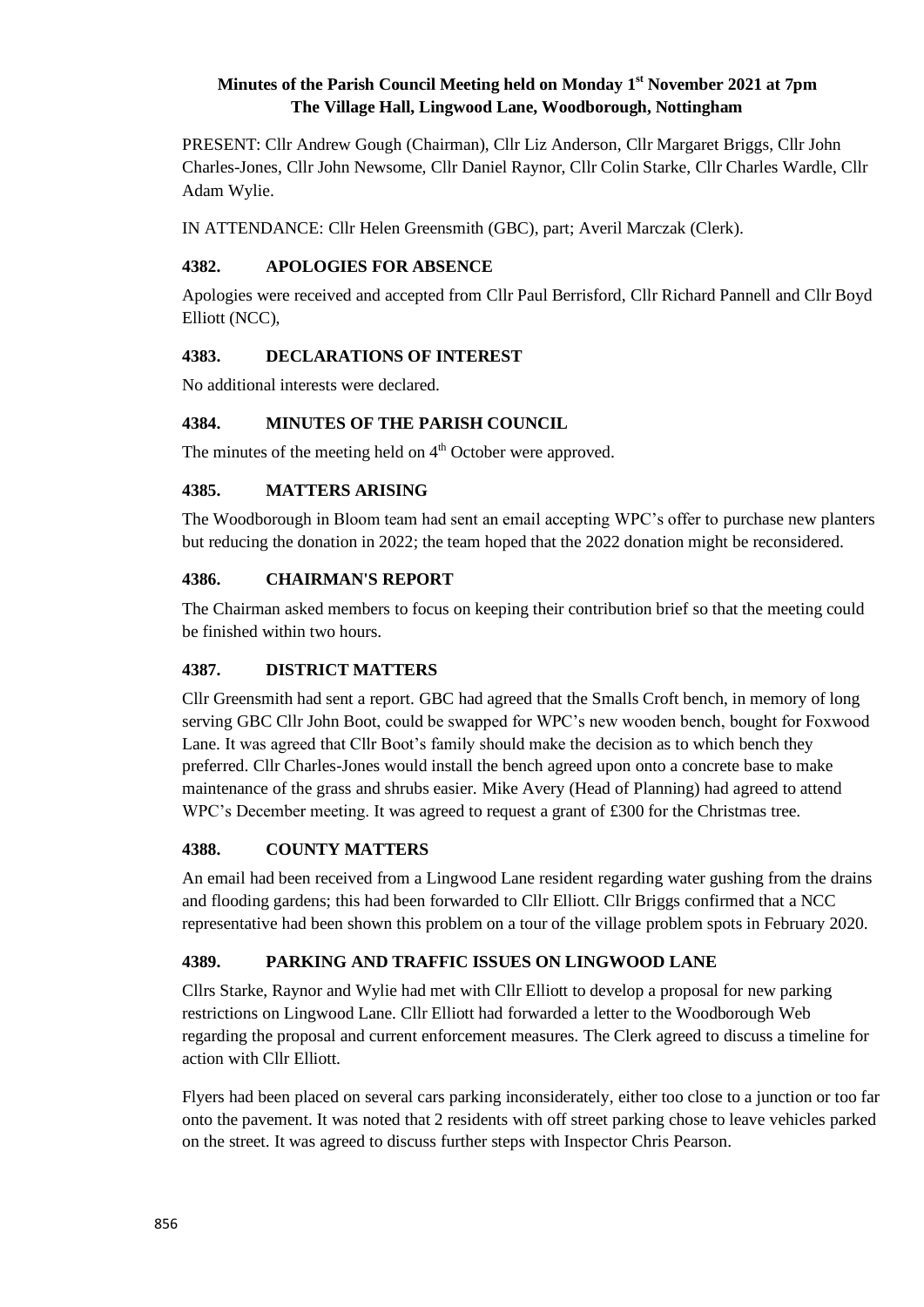## **4390. COOP SITE**

Cllr Greensmith arrived attended between 7.35pm and 7.55pm. Cllr Wardle had consulted with residents near the old Coop land regarding the proposed site clearance. Residents had expressed a preference for the site to remain overgrown and green rather than be razed to the ground, as had happened previously. Cllr Greensmith explained that GBC had served the S215 notice after an objective assessment of the state of the site and a good reason was needed to halt the process. Cllr Greensmith hoped that the notice might prompt the site owner to look again at developing or maintaining the land.

#### **4391. CHRISTMAS**

Cllr Briggs requested a budget of £100 to purchase a banner and incidentals and this was agreed. Cllr Briggs would circulate an email requesting helpers to set up on the day. It was agreed that an order should be placed for the tree this week.

## **4392. FLOODING MATTERS**

It was agreed that Cllr Charles-Jones and Cllr Briggs should word a response to NCC's consultation on Local Flood Risk Management Strategy. The Clerk reported that to date 10 residents had registered to attend the EA update meeting on 16th November.

#### **4393. REMEMBRANCE SUNDAY**

The Chairman would place WPC's wreath at the war memorial on Remembrance Sunday.

#### **4394. GBC CONSULTATION ON PARKING PROVISION FOR NEW DEVELOPMENTS**

This consultation was noted; members did not feel that they could add anything or challenge the logic used.

#### **4395. DEFRA CONSULTATION ON AMENDMENTS TO THE ENVIRONMENTAL PERMITTING (ENGLAND AND WALES) REGULATIONS 2016 AS APPLIED TO GROUNDWATER ACTIVITIES AND RELATED SURFACE WATER DISCHARGE ACTIVITIES**

This consultation was noted for its proposed requirement for grave spaces in small cemeteries to be a minimum of 5m<sup>2</sup>. The Clerk reported that this was approximately 40% larger than the grave size in Roe Hill Cemetery. It was agreed to respond to the consultation and also to write to Mark Spencer MP to ask that this regulation should only apply to new cemetery developments and not to established cemetery space. It was agreed to approach some grave owners to write to Mark Spencer MP and explain how the proposed changes would affect to them.

## **4396. VILLAGE HALL**

A complaint about noise after a party had been received; the details provided by the complainant and the hirer were considered and it was agreed that the bond should be refunded, with a reminder of the times specified in the terms and conditions for future use. It was noted that the paint masking old lines in the car park had worn away and Cllr Wardle agreed to investigate a more permanent solution. Damage had been caused to the wall in the main hall by users at half term and the hirer had offered to organise the repair; Cllr Wylie agreed to contact the hirer to make arrangements. The Clerk reported that the VHWP would meet on 12th November. It was noted that a tap in the ladies toilets continued to perform erratically; Cllr Wardle was taking further measures to try to remedy the problem. A request had been received from Guides to take on an additional cupboard in the kitchen but it was agreed to restrict each weekly group to one free cupboard, with additional space available in the Committee Room for a charge. Just Sing community choir had enquired about booking the Village

Hall and it was agreed to make Thursday evening available to them for the remainder of 2021.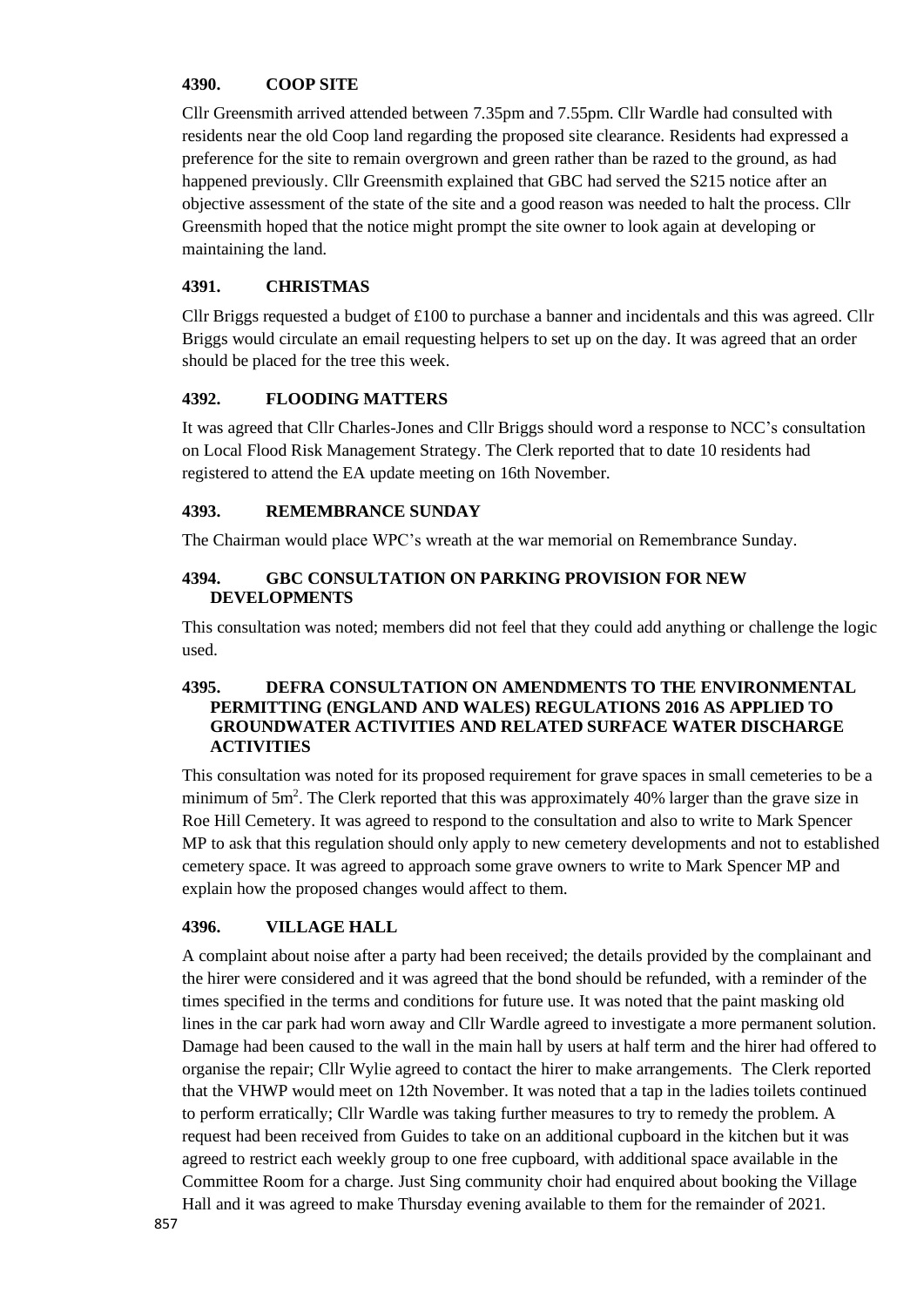# **4397. GOVERNORS' FIELD**

Cllr Charles-Jones had circulated options for premium benches. It was agreed to purchase two Rhapsody benches with an engraved inscription to commemorate the lives of HRH The Duke of Edinburgh and HM The Queen, the bench for HM The Queen to be kept in storage for the time being. It was agreed to purchase one Barfleur bench with an engraved inscription to commemorate the Queen's Platinum Jubilee in 2022. The total budget agreed for the three benches was £3,250 pounds to include delivery and engraving.

It was agreed to ask Rob Dixon to clear the leaves in the Governors' Field. It was noted that the banner promoting the firework display was large and commercial, and it was agreed to ask the WCA to moderate the design next time. Cllr Wylie and Cllr Starke planned to repair the bird spikes on the top of the swings.

## **4398. THE QUEEN'S PLATINUM JUBILEE**

Cllr Briggs asked members to think of ideas to celebrate the Jubilee. Cllr Charles-Jones asked members to consider potential locations for the commemorative bench and a specimen tree.

## **4399. CEMETERY**

This item was deferred.

# **4400. MEETING DATES 2022**

It was agreed to meet on the first Monday of the month (exceptions due to Bank Holidays: January  $10<sup>th</sup>$  and May 9<sup>th</sup>). The Annual Meeting of the Parish would be held on April 25<sup>th</sup>. It was agreed to use the committee room if no members of the public were present.

## **4401. PLANNING**

PC1144/GBC2021/1026 for the creation of an outdoor horseriding arena for private use at Doverbeck Farm was considered; there was no objection.

## **4402. ALLOTMENTS**

Cllr Charles-Jones had successfully fixed the gate. He reported that a further repair was needed to the post next to the water supply.

## **4403. SAM MIDDUP FIELD**

It was agreed that Cllr Rayner and Cllr Charles-Jones should have delegated authority to decide when the footpath should be closed due to waterlogging. Cllr Charles-Jones agreed to discuss the installation of a grate over the open pipe from the ditch with the landowner.

## **4404. CONFIDENTIAL ITEM**

## **4405. FINANCE**

The Clerk presented the financial statement for November and 16 payments, totalling £4304.18 net, were approved for payment. Gross payments over £500: £700.17 LGPS (staff pensions). It was agreed to renew RCAN membership at a cost of £95 + VAT.

Further details were discussed for the investment with CCLA. It was resolved to open a Public Sector Deposit Fund account. It was agreed that Cllrs Gough, Charles-Jones, Starke and Wardle should be signatories. It was agreed that dividends should be reinvested. It was agreed that instructions should be given by email and to sign the email indemnity.